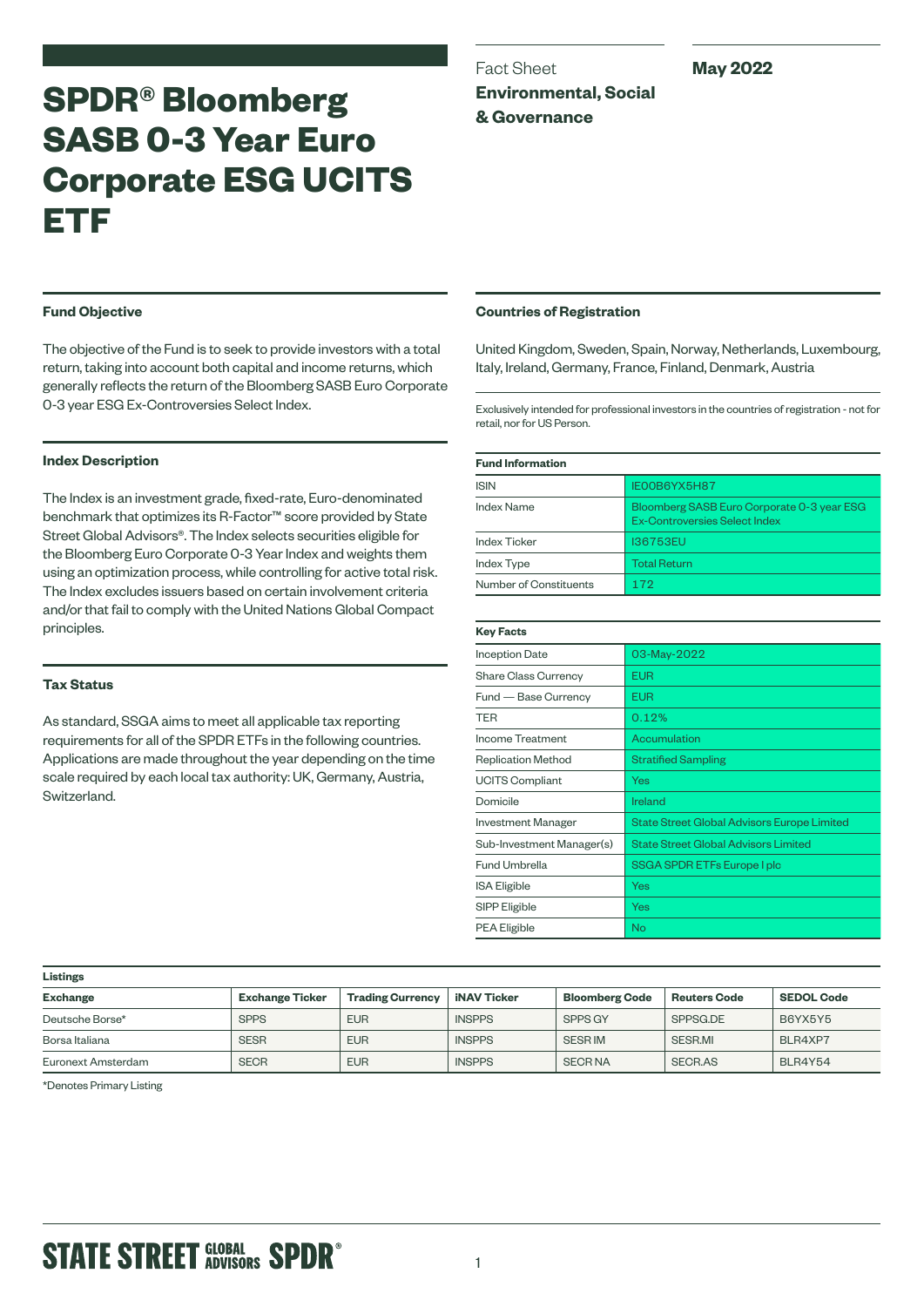# **Performance of the fund is not shown as the inception date of the fund is less than 12 month.**

All data as at 20 April 2022, the latest available prior to the publication of this factsheet.

| <b>Index Characteristics</b> |       |  |
|------------------------------|-------|--|
| Number of Holdings           | 656   |  |
| Average Maturity in years    | 1.48  |  |
| <b>Effective Convexity</b>   | 0.02  |  |
| <b>Effective Duration</b>    | 1.43  |  |
| <b>Yield to Worst</b>        | 0.86% |  |

| <b>Top 10 Holdings</b> | Weight (%) |
|------------------------|------------|
| TTEFP 2 % PERP         | 0.68       |
| MS 0.637 07/26/24      | 0.66       |
| TD 0 % 07/20/23        | 0.64       |
| AAPL 1 11/10/22        | 0.64       |
| AXASA 5 % 07/04/43     | 0.62       |
| CNPFP 1 % 10/20/22     | 0.62       |
| ALVGR 5 % 10/17/42     | 0.61       |
| LIFP 1 04/17/23        | 0.61       |
| STLA 3 3/4 03/29/24    | 0.60       |
| WPPLN 3 11/20/23       | 0.59       |

| <b>Sector Weights</b>             | Weight (%) |
|-----------------------------------|------------|
| <b>Banking</b>                    | 33.52      |
| Brokerage Assetmanagers Exchanges | 0.14       |
| Insurance                         | 7.31       |
| <b>REITS</b>                      | 3.35       |
| <b>Other Financial</b>            | 2.5        |
| <b>Basic Industry</b>             | 3.69       |
| Capital Goods                     | 5.16       |
| Consumer Cyclical                 | 11.09      |
| Consumer Non-Cyclical             | 12.21      |
| Energy                            | 3.82       |
| Technology                        | 5.86       |
| Transportation                    | 0.73       |
| Communications                    | 4.83       |
| Electric                          | 3.34       |
| Natural Gas                       | 1.51       |
| <b>Other Utility</b>              | 0.93       |

| <b>Credit quality Breakdown</b> | Weight (%) |  |
|---------------------------------|------------|--|
| Aaa                             | 0.10       |  |
| Aa                              | 8.61       |  |
| A                               | 38.93      |  |
| Baa                             | 52.36      |  |

Bloomberg Composite Index. Quality rating based on the conservative average of Moody's, S&P and Fitch.

**Capital Risk: Investing involves risk including the risk of loss of capital. Past performance is not a guarantee of future results.**

| <b>Maturity Breakdown</b> | Weight % |
|---------------------------|----------|
| $0 - 1$ Year              | 29.17    |
| $1 - 3$ years             | 70.84    |

| <b>Country Breakdown</b> | Weight % |
|--------------------------|----------|
| Austria                  | 1.34     |
| Australia                | 3.16     |
| Belgium                  | 0.50     |
| Canada                   | 1.81     |
| Switzerland              | 4.76     |
| Germany                  | 15.65    |
| Denmark                  | 0.87     |
| Spain                    | 7.62     |
| Finland                  | 0.77     |
| France                   | 23.46    |
| United Kingdom           | 8.81     |
| Greece                   | 0.06     |
| Hungary                  | 0.04     |
| Ireland                  | 0.56     |
| Italy                    | 5.97     |
| Japan                    | 0.27     |
| Luxembourg               | 0.26     |
| Netherlands              | 6.22     |
| Norway                   | 0.54     |
| New Zealand              | 1.15     |
| Portugal                 | 0.09     |
| Sweden                   | 2.03     |
| <b>United States</b>     | 13.97    |
| South Africa             | 0.09     |

Source Bloomberg Finance L.P. As of 20 April 2022 Characteristics are as of date indicated and shouldn't be relied thereafter

**STATE STREET GLOBAL SPDR®**